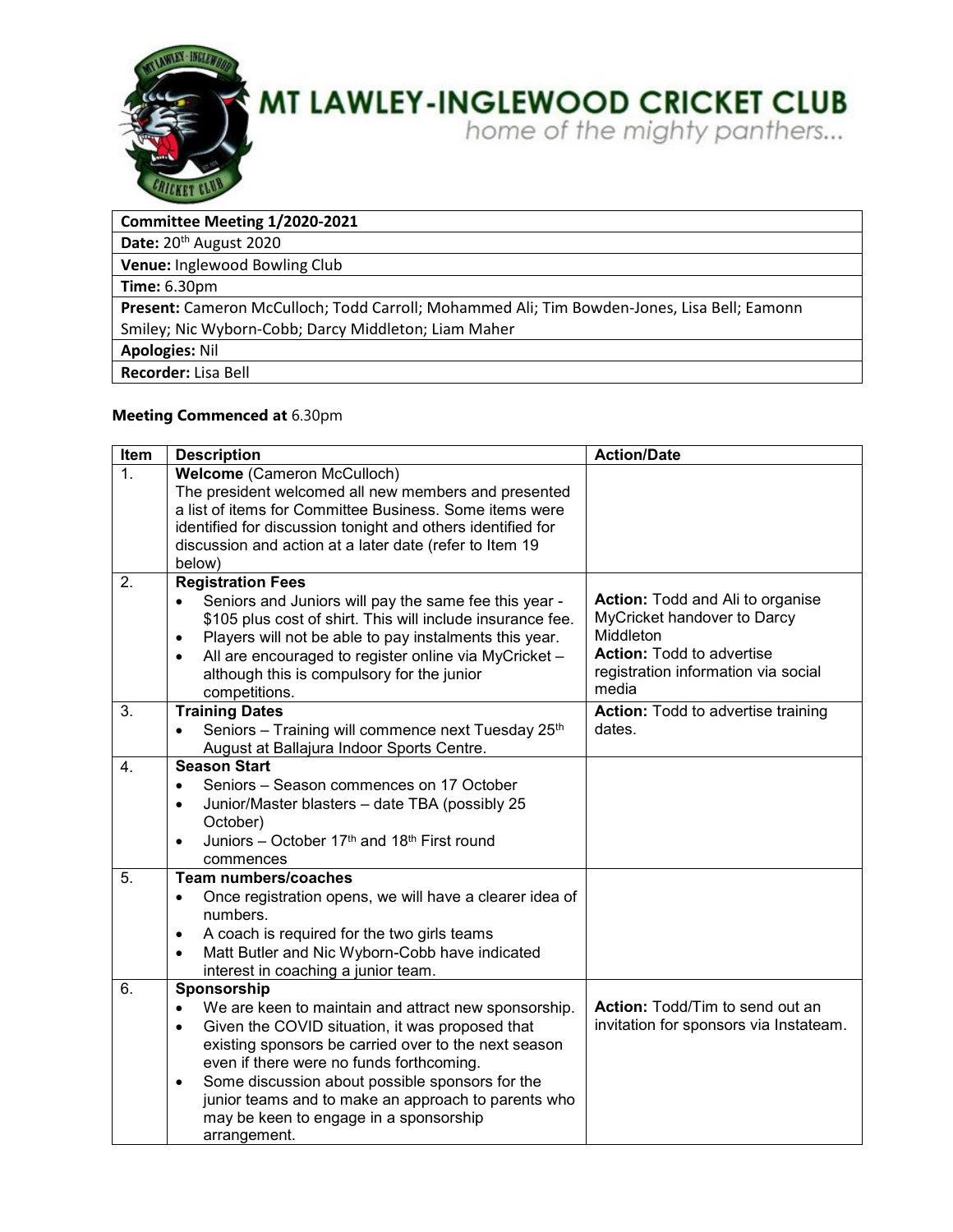

# **MT LAWLEY-INGLEWOOD CRICKET CLUB**<br>home of the mighty panthers...

| Item             | <b>Description</b>                                                                                                                                                                                                                                                                                                                                                                                                | <b>Action/Date</b>                                                                                                                                                                                                                                          |
|------------------|-------------------------------------------------------------------------------------------------------------------------------------------------------------------------------------------------------------------------------------------------------------------------------------------------------------------------------------------------------------------------------------------------------------------|-------------------------------------------------------------------------------------------------------------------------------------------------------------------------------------------------------------------------------------------------------------|
| $\overline{7}$ . | <b>Grants</b>                                                                                                                                                                                                                                                                                                                                                                                                     | <b>Action:</b> All committee members are                                                                                                                                                                                                                    |
|                  | There are a range of grants available which we might<br>$\bullet$<br>be able to apply for.                                                                                                                                                                                                                                                                                                                        | to send on any information regarding<br>grants to Cam and/or the committee<br>Action: Cam to build on current<br>relationship with the Mt Lawley-<br>Inglewood JFC (Lisa Quartermaine)<br>to take advantage of any grants that<br>could be applied jointly. |
| 8.               | <b>Partner Alliance</b>                                                                                                                                                                                                                                                                                                                                                                                           |                                                                                                                                                                                                                                                             |
|                  | Tom Beaton Cricket Academy will commence on 30<br>August at the Hamer Park nets.<br>Juniors - 9.30am to 10.30am<br>$\circ$<br>Seniors - 10.30am to 12pm<br>$\circ$<br>Cost to participants will be \$10, with the club<br>subsidising \$10 (Total: \$20 per participant)                                                                                                                                          | <b>Action:</b> Todd to advertise sessions<br>via social media and instateam.                                                                                                                                                                                |
| 9.               | <b>Merchandise</b>                                                                                                                                                                                                                                                                                                                                                                                                |                                                                                                                                                                                                                                                             |
|                  | A range of merchandise is now available for purchase.<br>This includes: Training tees; shorts; singlets; hoodies;<br>stubby holders.                                                                                                                                                                                                                                                                              | Action: Merchandise to be<br>advertised via social media channels<br>after registration opens.                                                                                                                                                              |
| 10.              | Social Media Initiative (Darcy Middleton)                                                                                                                                                                                                                                                                                                                                                                         |                                                                                                                                                                                                                                                             |
|                  | Darcy presented a range of templates which could be<br>$\bullet$<br>used to promote the club and its achievements. These<br>would be sent out via social media (most likely<br>Facebook) and could include:<br>Player profiles<br>$\circ$<br>Player recognition<br>$\circ$<br>Weekly wrap-ups<br>$\circ$<br>Team of the week<br>$\circ$<br><b>Ladders and Fixtures</b><br>$\circ$<br>President updates<br>$\circ$ | <b>Action:</b> Darcy to finalise templates<br>and present at next meeting. Process<br>TBA.                                                                                                                                                                  |
| 11.              | Email/Website domain (Tim Bowden-Jones)                                                                                                                                                                                                                                                                                                                                                                           |                                                                                                                                                                                                                                                             |
|                  | It was agreed that there was a lot of benefit to having<br>generic email addresses linked to specific club<br>positions, especially for key positions like the<br>President.                                                                                                                                                                                                                                      | <b>Action:</b> Tim to investigate other<br>domains and website hosting<br>companies along with email.<br>Action: Tim/Cam to work to transfer<br>existing domains to the club.                                                                               |
| 12.              | Nets (Cameron McCulloch)                                                                                                                                                                                                                                                                                                                                                                                          |                                                                                                                                                                                                                                                             |
|                  | We are currently waiting on pricing to replace/repair<br>our nets. Once this is received, a submission will be<br>sent on to Bendigo                                                                                                                                                                                                                                                                              | <b>Action:</b> Cam to update as<br>information comes to hand.                                                                                                                                                                                               |
| 13.              | Canteen                                                                                                                                                                                                                                                                                                                                                                                                           |                                                                                                                                                                                                                                                             |
|                  | The canteen will be operational at season start.<br>$\bullet$<br>At this stage, all business will operate out of the roller<br>$\bullet$<br>door/rather than inside<br>Nic Wyborn-Cobb has offered to guide our canteen<br>$\bullet$<br>revival.                                                                                                                                                                  | Action: Nic Wyborn-Cobb to provide<br>further information about canteen<br>revival/menu at later date.                                                                                                                                                      |
| 14.              | <b>COVID19 Compliance</b>                                                                                                                                                                                                                                                                                                                                                                                         |                                                                                                                                                                                                                                                             |
|                  | The Mt Lawley Hawks have provided a copy of their<br>$\bullet$<br>COVID19 plan specific to Hamer Park. The plan is to<br>use this as our starting point for our COVID19 plan.<br>The WACA compliance plan is yet to be sent out but<br>٠<br>should be available shortly                                                                                                                                           | <b>Action: Review/Draft COVID19</b><br>compliance plan once WA plan is<br>received.                                                                                                                                                                         |